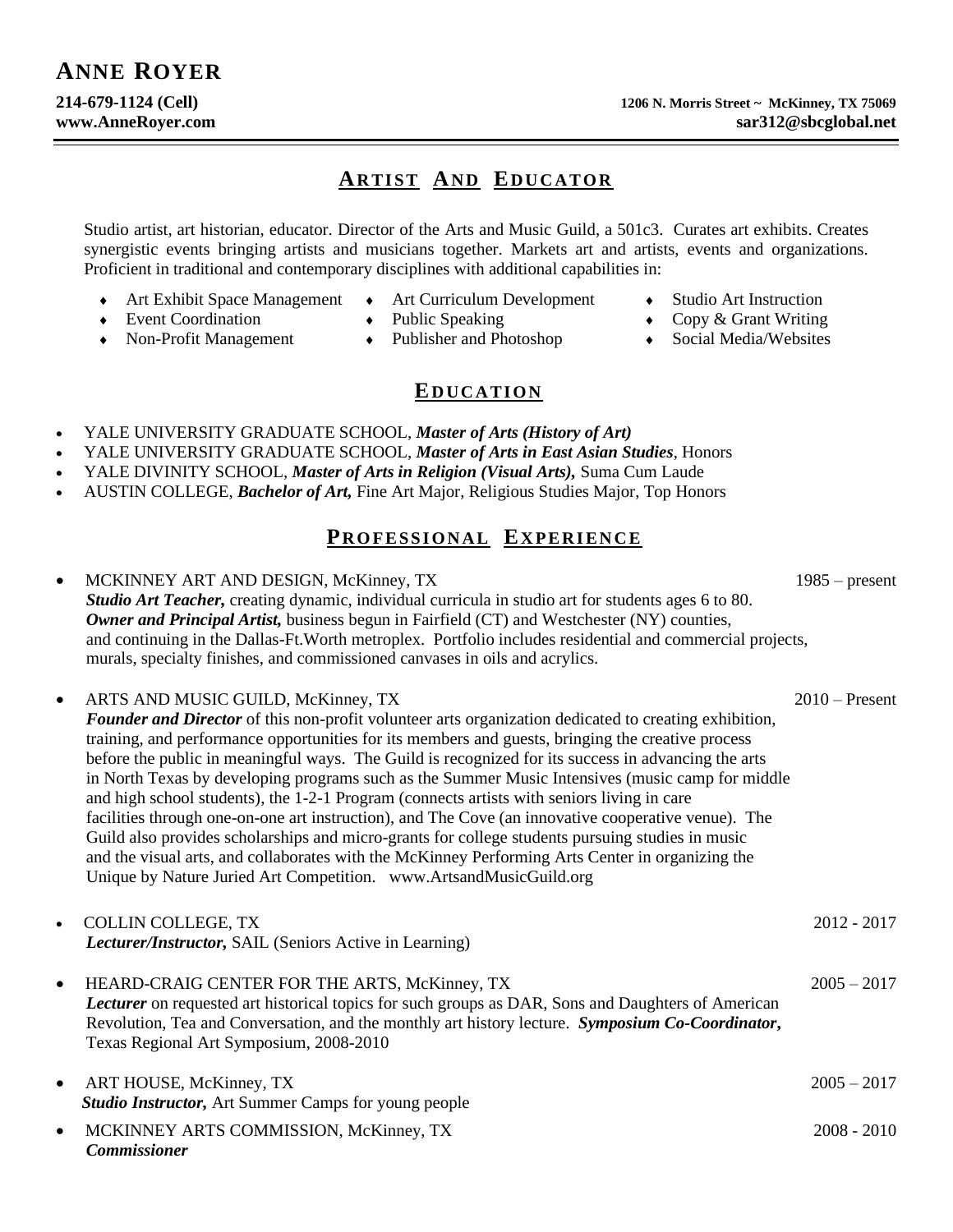- ORISONS FINE ART AND FRAMING GALLERY, McKinney, TX 2011 2014  *Artist Liaison and Events Coordinator*
- YALE UNIVERSITY, New Haven, CT  *Teaching Assistant,* History of Art Department

 *Assistant Curator,* Assisted in curating installation of new acquisitions of modern and contemporary Japanese prints. Gallery Talks given on various works in the collection. Acquisitioned and designed display cases.

# **EX H I B I T I O N S CU R A T E D , EV E N T S CO O R D I N A T E D**

- **The Cove: A Cooperative Venue for Creatives**, Coordinator, Curator of permanent member display, open since July 2016, with 35 to 40 solo and group shows annually.
- **Hearts for McKinney Arts Gala**, Coordinator, fundraiser for arts non-profits in McKinney, October 2016 & 2017.
- **Rhythms of Pen and Brush Art Exhibit**, Curator, art exhibited in conjunction with poetry of the Mockingbird Poetry Society, McKinney Performing Arts Center, October 2015 & 2016
- **Music in Motion**, an interdisciplinary event bringing artists and musicians together in a live art and music event, hosted annually by Arts and Music Guild, McKinney, TX, 2011-2017, 2020
- **Unique by Nature** Annual Juried Art Exhibit, Volunteer Coordinator for Non-Purchase Prize Competition, McKinney Performing Arts Center, McKinney, TX, May 2012-2019, 2022
- **Juried Art Exhibit**, Coordinator, Annual Collin County Art Show, Art Club of McKinney, April 2011
- **Art exhibits of the annual Texas Regional Art Symposium,** Curator, Heard-Craig Center for the Arts, McKinney, TX, 2009 and 2010

### **EXHIBITIONS, LIVE PAINTING EVENTS, AND GALLERIES**

- "On Landscape: Of This and Other Worlds," exhibit with Sean Campbell, The Cove, McKinney, TX, March 2022
- "The Creative Journey of a Spiritual Person," exhibit with Pat Mahle, The Cove, McKinney, TX, June 2021
- "Under the Full Moon," exhibit with KD Hafley, The Cove, McKinney, TX, October 2020
- "The Happy Prince" illustrations commissioned by Odysseus Orchestra for performance, February 2020
- "Carnival of the Animals" painting exhibit by students for performance by Odysseus Orchestra, February 2020
- "Impromtus from a Visual Journal," solo exhibit, The Cove, McKinney, TX, October 2019
- "Unique by Nature Juried Art Competition," McKinney, TX, April 2019
- "Intercultural Juxtapositions," collaborative exhibit with Kathy Garland, The Cove, McKinney, TX, September 2018
- "Unique by Nature Juried Art Competition," McKinney, TX, April 2018
- "The Seasons Sacred," solo exhibit, The Martin Place, McKinney, TX, September 2017
- "Anchi The Four Seasons," solo exhibit, Arts on Granada, Ormond Beach, FL, July 2017
- "Myths and Legend," joint exhibit with KD Hafley, The Cove, McKinney, TX, April 2017
- "Unique by Nature Juried Art Competition," McKinney, TX, April 2017
- "Brave Interface" solo exhibit, The Cove, March 2017
- "Peter and the Wolf" Collection, commissioned by Odysseus Orchestra for performance, February 2017
- Artwork shown at The Cove, McKinney, TX, July 2016 to present
- Artwork shown at Gallery at Midtown, Dallas, TX, 2012 to 2016
- Live Painting with Performance Ensemble at Music in Motion, McKinney, TX, October 2016
- "Art in the Atrium," Frisco City Hall, TX, 6 month rotations, April 2016 to present
- Juried Exhibitor, Clayton Mountain Festival ArtFest, TX, May 2016
- "Unique by Nature Juried Art Competition," McKinney, TX, April 2016
- Best of Show, "Words with a View" Juried Show, TVAA, Dallas, TX, March 2016
- Best of Show, "Fresh Ideas Juried Show," Visual Art League of Frisco, February 2016
- Live Painting with Performance Ensemble at SAIL, Collin College, February 2016
- Live Painting with Performance Ensemble at Rhythms of Pen and Brush VIP Reception, October 2015
- Juried Exhibitor, Arts in Bloom, McKinney, TX, April 2015
- Juried Exhibitor, Denton Art and Jazz Festival, Denton, TX, 2013, 2014, 2015
- "Unique by Nature Juried Art Competition," McKinney, TX, April 2015
- Featured artist exhibit, Orisons Art and Framing Gallery, McKinney, TX, Jan. 2015
- Live Painting with Performance Ensemble at Music in Motion, October 2014